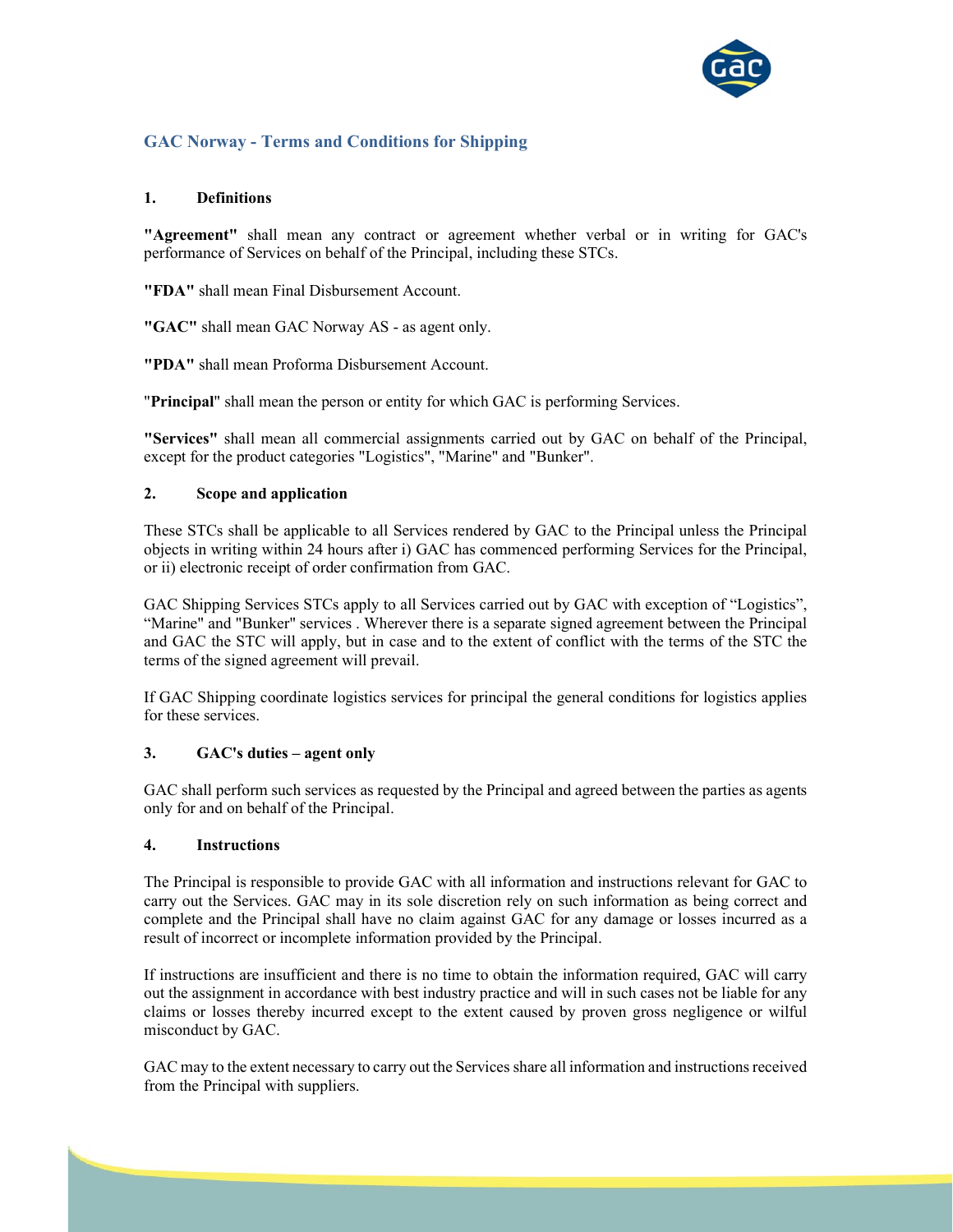

## 5. Liability

GAC shall only be liable towards the Principal for late -, deficient or non-performance of the Agreement in case of proven gross negligent acts, errors or omissions of GAC.

Notwithstanding the above, GAC shall in no event be liable for indirect or consequential losses, including but not limited to loss of profits, use, contracts, business opportunity or wasted expenditure.

GAC's maximum cumulative liability is in any event, and notwithstanding any provision to the contrary or whether such liability arises from contract or at law, limited to the lower of: i) 15 % of the price payable by the Principal under the Agreement, or ii) NOK 1,000,000.-.

The Principal shall indemnify GAC for any loss and claims arising out of damage or loss to any property or personnel of the Principal (including any vessels and or goods owned by the Principal or in the Principal's control) arising out of or in relation to the Services

The Principal shall indemnify GAC against any loss and or damage arising out of or in relation to the Principal's failure to comply with applicable law or regulations.

The Principal shall indemnify GAC against any charges levied by government authorities in relation to the Services, including but not limited to fees, penalties, duties and taxes (including Value Added Tax).

Indemnities given by the Principal under the Agreement shall apply irrespective of cause and of any fault, omission or negligence of any kind or nature by GAC.

## 6. Selection of third-party services

GAC may in its absolute discretion decide the manner in which it carries out the Services as well as the suppliers employed for that purpose. GAC acts as Agent only for and on behalf of the Principal and have authority to place orders with suppliers of goods and services as Agent for the Principal. GAC shall not be liable to pay any debts due to suppliers.

If any other party seeks to hold GAC jointly or severally liable for any of the Principal's liabilities, then the Principal shall indemnify and hold harmless GAC for any claims made in respect thereof. The Principal shall have no claim against GAC for the performance or non-performance or the negligence of any kind or sort of any third party employed by GAC on behalf of the Principal for the purpose of carrying out the Services.

#### 7. Remuneration

The Principal shall receive a PDA from GAC where all standard Service fees including Agency fee shall be included. The definition of the Service fees is available to the Principal at request. For services performed but not included in a commercial proposal or PDA the standard GAC tariff will apply unless otherwise agreed in writing.

#### 8. Funds in Advance

Unless agreed in writing GAC requires funds in advance equivalent to the total estimated cost for the Principal's account - PDA. The funds shall be received into a nominated bank account before the vessel's arrival. If unforeseen expenses are incurred, additional funds may be requested. GAC is responsible to ensure that the PDA is as accurate as possible. FDA might still differ from PDA from various reasons beyond GAC's control and the Principal is liable to pay the full amount stated in the FDA. Inversely, GAC shall transfer back any excess funds to the principal without delay after completion of the Services.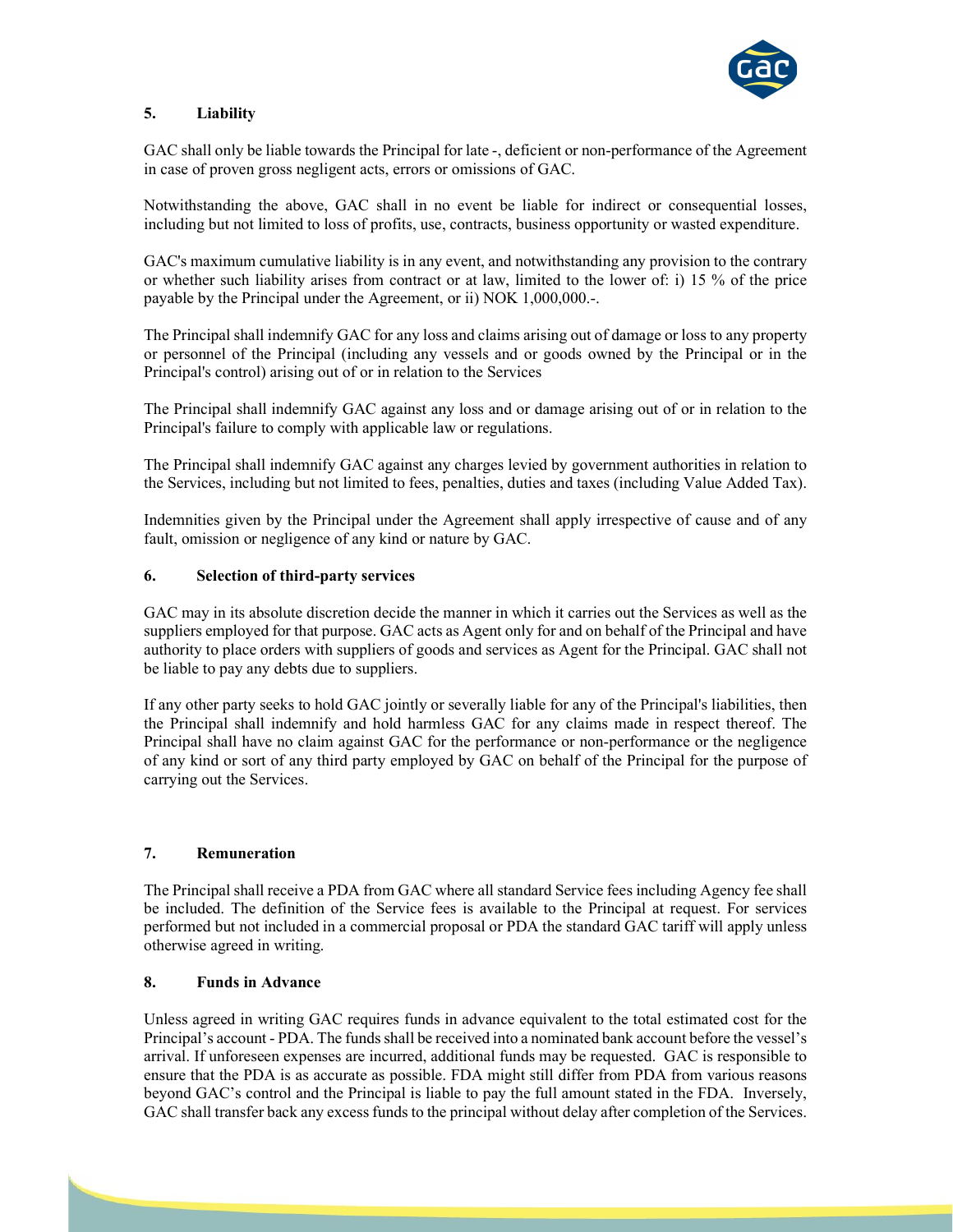

If funds are not received prior to the vessel's arrival, GAC can in its sole discretion refuse to provide the Services until funds or other satisfactory guarantees are received.

## 9. Outstanding balance

Outstanding amounts will accrue fees and interest in accordance with the Norwegian Act Relating to Interest on Overdue Payments (01.07.2019: 9.25% p.a.). GAC reserves the right to set-off any claims against other amounts held in favour of the Principal. GAC also has lien and/or right of retention on goods and/or equipment, including Bills of Lading or other documents representing goods in GAC's custody.

## 10. Payment terms and Invoicing

GAC issues electronic invoices as standard unless otherwise agreed in writing. Original invoices are stored for 5 years and may be obtained upon request. Payments terms are 10 days after issuing of an invoice unless otherwise agreed in writing. Payment by credit card is subject to a fee of 4,5% or minimum NOK 100 per transaction.

## 11. Termination

GAC may terminate the Agreement with immediate effect by written notice if the Principal is in material breach of its obligations. Material breach shall include, but not be limited to, the Principal's failure to pay any invoice within 5 days of its due date or any failure to comply with applicable laws and regulations.

If the Agreement is terminated in accordance with the clause above, the Principal shall be liable for all costs and losses incurred, whether direct or indirect, resulting from the material breach and/or termination.

## 12. Governing Law

The Agreement shall be governed by Norwegian law and any dispute arising out of or in relation to these STCs shall be resolved by court proceedings in Bergen, Norway unless agreed otherwise in writing.